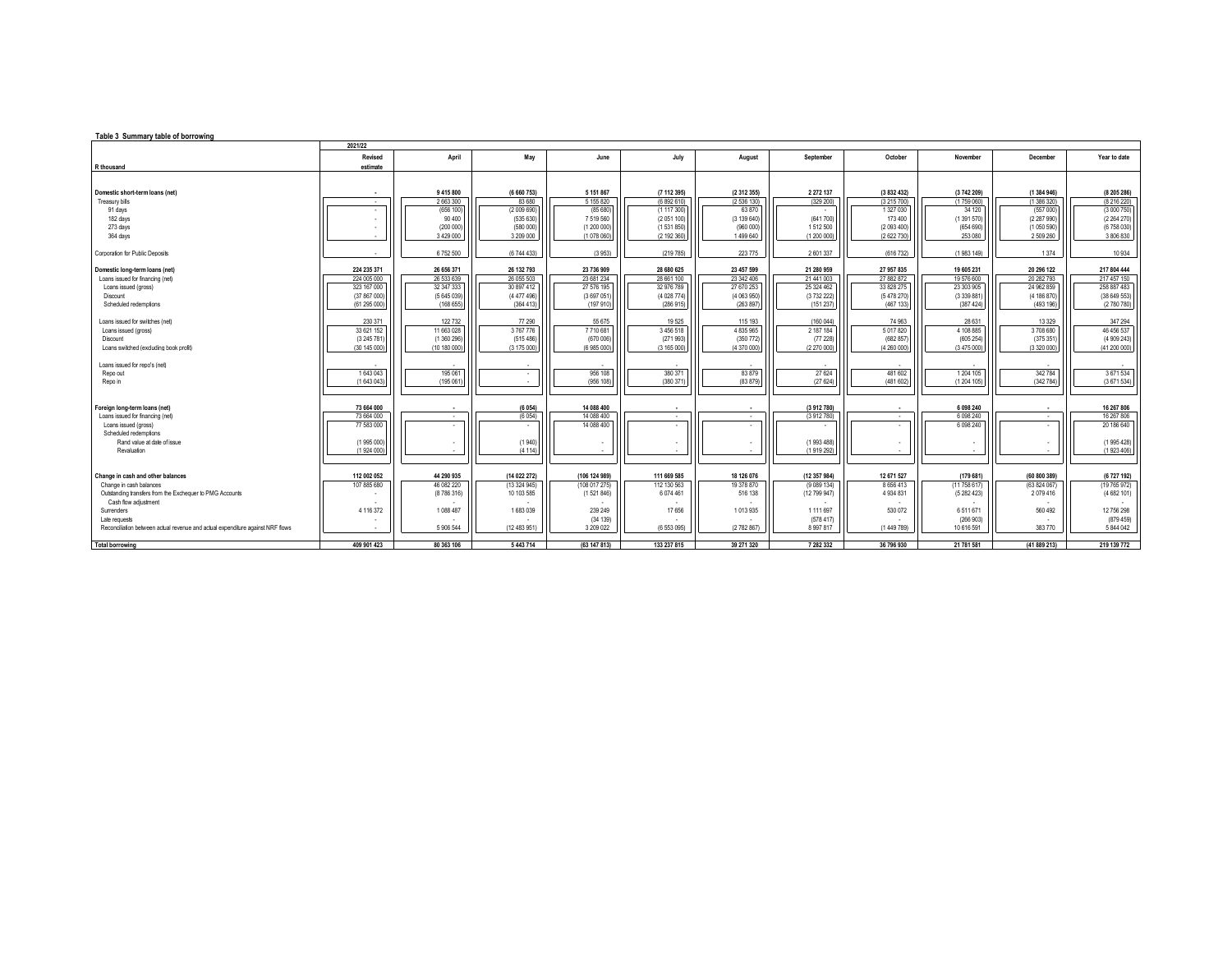| Table 3.1 Issuance of domestic long-ter                                                     |                                          |                                           |                                            |                                           |                                           | 2021/22                                   |                                           |                                                |                                           |                                            |                                                   |  |  |  |  |  |  |  |  |
|---------------------------------------------------------------------------------------------|------------------------------------------|-------------------------------------------|--------------------------------------------|-------------------------------------------|-------------------------------------------|-------------------------------------------|-------------------------------------------|------------------------------------------------|-------------------------------------------|--------------------------------------------|---------------------------------------------------|--|--|--|--|--|--|--|--|
| R thousand                                                                                  | Revised<br>estimate                      | April                                     | May                                        | June                                      | Juh                                       | August                                    | September                                 | October                                        | November                                  | December                                   | Year to date                                      |  |  |  |  |  |  |  |  |
| Domestic long-term loans (gross)<br>Loans issued for financing<br>Loans issued for switches | 354 931 195<br>319 667 000<br>33 621 152 | 44 205 422<br>32 347 333<br>11 663 028    | 34 665 188<br>30 897 412<br>3767776        | 36 242 984<br>27 576 195<br>7710 681      | 36 813 678<br>32 976 789<br>3456518       | 32 590 097<br>27 670 253<br>4 835 965     | 27 539 270<br>25 324 462<br>2 187 184     | 39 327 697<br>33 828 275<br>5 0 1 7 8 2 0      | 28 616 895<br>23 303 905<br>4 108 885     | 29 014 323<br>24 962 859<br>3 708 680      | 309 015 554<br>258 887 483<br>46 456 537          |  |  |  |  |  |  |  |  |
| Loans issued for reco's (Repo out<br>Loans issued for financing (gross)<br>Cash value       | 1 643 04<br>319 667 000<br>281 800 000   | 195 06<br>32 347 333<br>25 697 745        | 30 897 412<br>24 482 156                   | 956 108<br>27 576 195<br>21 524 984       | 380 371<br>32 976 789<br>27 318 567       | 83 87<br>27 670 253<br>21 385 621         | 27 62<br>25 324 462<br>19 251 348         | 481 602<br>33 828 275<br>26 059 821            | 1 204 105<br>23 303 905<br>18 397 319     | 34278<br>24 962 859<br>18 587 367          | 3 671 534<br>258 887 483<br>202 704 928           |  |  |  |  |  |  |  |  |
| Dismunt<br>Premium<br>Revaluatio                                                            | 37 867 000                               | 5 645 039<br>(493)<br>1 005 042           | 4 477 496<br>(193 807)<br>2 131 567        | 3 697 051<br>(200)<br>2 3 5 4 3 6 0       | 4 028 774<br>(182, 826)<br>1812274        | 4 063 950<br>2 220 682                    | 2 340 892                                 | 5478270<br>2 2 9 1 1 8 4                       | 3 3 3 8 8 8 1<br>(18)<br>1566723          | 4 186 870<br>2 188 622                     | 38 649 553<br>(377344)<br>17 910 346              |  |  |  |  |  |  |  |  |
| Retail Bonds<br>Cash value                                                                  | 3 500 000<br>3 500 000                   | 475 483<br>475 483                        | 400 868<br>400 868                         | 392 835<br>392 835                        | 421 515<br>421 515                        | 436 571<br>436 571                        | 554 570<br>554 570                        | 554 091<br>554 091                             | 628 069<br>628 069                        | 721 031<br>721 031                         | 4 585 033<br>4 585 033                            |  |  |  |  |  |  |  |  |
| (2025 (2.00% 2025/01/31)<br>Cash value<br>Discount<br>Premium                               |                                          | 484 328<br>314 427<br>5573                | 850726<br>556 283<br>3717                  | 390 117<br>254 616<br>584<br>(200)        |                                           | 286 240<br>182 136<br>2864                | 123 945<br>79 180<br>820                  | 15 625<br>9 8 2 8<br>172                       |                                           |                                            | 2 150 981<br>1 396 470<br>13730<br>(200)          |  |  |  |  |  |  |  |  |
| Revaluation                                                                                 |                                          | 164 328                                   | 290726                                     | 135 117                                   |                                           | 101 240                                   | 43 945                                    | 5 6 2 5                                        |                                           |                                            | 740 981                                           |  |  |  |  |  |  |  |  |
| 12038 (2.25% 2038/01/31)<br>Cash value<br>Discount<br><b>Dramium</b><br>Revaluation         |                                          | 1.036.984<br>444 104<br>240 896<br>351984 | 1 271 737<br>546 046<br>288 954<br>436 737 | 3612872<br>1587309<br>772 691<br>1252 872 | 800 426<br>331916<br>188 084<br>280 426   | 2 166 657<br>881793<br>518 207<br>766 657 | 2 176 750<br>901 849<br>503 151<br>771750 | 1417 182<br>583 012<br>326 988<br>507 182      | 479 599<br>203 116<br>101884<br>174 599   |                                            | 12 962 207<br>5 479 145<br>2 940 855<br>4 542 207 |  |  |  |  |  |  |  |  |
| 12046 (2.50% 2046/03/31)<br>Cash value                                                      |                                          | 813,046<br>351 415                        | 515 696<br>220 917                         | 1552379<br>706 760                        | 893 971<br>381 604                        | 2 414 344<br>993 113                      | 2 009 028<br>846 223                      | 1723 893                                       | 1888 507<br>779 008                       | 3 440 29<br>1 428 604                      | 15 251 159<br>6 423 467                           |  |  |  |  |  |  |  |  |
| Discount<br>Premium<br>Revaluation                                                          |                                          | 218 585<br>243 046                        | 139 083<br>155 696                         | 368 240<br>477 379                        | 233 396<br>278 971                        | 661 887<br>759 344                        | 528 777<br>634 028                        | 454 177<br>553 893                             | 495 992<br>613 507                        | 886 396<br>1 125 29                        | 3 986 533<br>4 841 159                            |  |  |  |  |  |  |  |  |
| (2033 (1.875% 2033/02/28)<br>Cash value<br>Discount<br>Premium                              |                                          | 19 3 84<br>11 258<br>3742                 | 538 528<br>305 199<br>109 801              | 1 123 720<br>655 615<br>204 385           | 387 465<br>219 837<br>75 163              | 329 833<br>186,409<br>63 591              | 680 509<br>391,070<br>123 930             | 1 697 517<br>950 328<br>324 672                | 488 882<br>272 119<br>92 881              | 1 102 190<br>607 436<br>212 564            | 6 3 6 8 0 2 8<br>3 599 271<br>1 210 7 29          |  |  |  |  |  |  |  |  |
| Revaluation                                                                                 |                                          | 4384                                      | 123 528                                    | 263 720                                   | 92.465                                    | 79.833                                    | 165,509                                   | 422.517                                        | 123.882                                   | 282 190                                    | 1558028                                           |  |  |  |  |  |  |  |  |
| (2050 (2.50% 2049-50-51/12/31)<br>Cash value<br>Discount<br>Premium<br>Revaluation          |                                          | 643 065<br>249 269<br>175 731<br>218.065  | 2787717<br>1 025 168<br>809 832<br>952717  | 221 586<br>88.502<br>56 498<br>76,586     | 1864 433<br>643.017<br>566 983<br>654 437 | 1012894<br>349.850<br>305 150<br>357.89   | 1927366<br>693,070<br>551 930<br>682.366  | 2 2 3 5 9 6 7<br>785 544<br>649 456<br>800.967 | 1594 101<br>571.363<br>443 637<br>579 101 | 2 127 227<br>770,656<br>579 344<br>777.227 | 14 414 356<br>5 176 439<br>4 138 561<br>5 099 356 |  |  |  |  |  |  |  |  |
| R2035 (8.875% 2035/02/28)<br>Cash value<br>Discount                                         |                                          | 2 395 000<br>2 039 213<br>355 787         | 6 087 000<br>5 3 6 4 3 3 5<br>722 665      | 3 854 000<br>3 4 6 5 7 2 1<br>388 279     | 3901000<br>3 487 921<br>413 079           | 1948000<br>1774 205<br>173 795            | 1949000<br>1777888<br>171 112             | 5 683 000<br>5 0 16 18 1<br>666 819            | 5 846 000<br>5 210 115<br>635 885         |                                            | 31 663 000<br>28 135 579<br>3 527 421             |  |  |  |  |  |  |  |  |
| Premium<br>R186 (10.50% 2025-26-27/12/21)<br>Cash value<br>Discount                         |                                          | 3621<br>4 1 1 4                           | 1.300.994<br>1494 801                      |                                           | 1.300.000<br>1482826                      |                                           |                                           |                                                | 186<br>204                                |                                            | 2.604.801<br>2 981 945                            |  |  |  |  |  |  |  |  |
| Premium<br>(2029 (1.875% 2029/03/31)                                                        |                                          | (493)<br>133 235                          | (193 807)<br>967 163                       | 813 686                                   | (182 826)<br>2 665 979                    | 810714                                    | 223 294                                   |                                                | (18)<br>370 634                           | 18910                                      | (377144)<br>6 003 615                             |  |  |  |  |  |  |  |  |
| Cash value<br>Discount<br>Premium<br>Revaluation                                            |                                          | 98.055<br>11945<br>23 235                 | 709 473<br>85 527<br>172 163               | 604,004<br>60 996<br>148 686              | 1924 271<br>235 729<br>505 979            | 584,351<br>70 649<br>155 714              | 162 058<br>17942<br>43 294                | τ                                              | 254 742<br>40 25 8<br>75 634              | 12717<br>2 2 8 3<br>3910                   | 4 349 671<br>525 329<br>1 128 615                 |  |  |  |  |  |  |  |  |
| R2040 (9.00% 2040/09/11)<br>Cash value<br>Discount<br>Premium                               |                                          | 3833<br>3 1 3 1<br>702                    | 1 600 000<br>1329496<br>270.504            | 1948 000<br>1691653<br>256 347            | 5 196 000<br>4531816<br>664 184           | 1 300 000<br>1 149 879<br>150 121         | τ                                         | 3 900 000<br>3 3 1 9 9 8 4<br>580,016          | 2 600 000<br>2 2 5 8 1 1 3<br>341.887     | 3 897 000<br>3 325 668<br>571332           | 20 444 833<br>17 609 740<br>2 835 093             |  |  |  |  |  |  |  |  |
| R212 (2.75% 2022/01/31)<br>Cash value<br><b>Discount</b>                                    |                                          |                                           |                                            |                                           |                                           |                                           |                                           |                                                |                                           |                                            |                                                   |  |  |  |  |  |  |  |  |
| Premium<br>Revaluation                                                                      |                                          |                                           |                                            |                                           |                                           |                                           |                                           |                                                |                                           |                                            |                                                   |  |  |  |  |  |  |  |  |
| R213 (7.00% 2031/02/28)<br>Cash value<br>Discount<br><b>Dramium</b>                         |                                          | 4806000<br>4 002 361<br>803 639           | 3 591 000<br>3 0 2 3 2 4 1<br>567 759      | 4 123 000<br>3 5 6 9 8 9 6<br>553 104     |                                           | 4740 000<br>4 062 566<br>677 434          | 1790 000<br>1547080<br>242 920            |                                                | 1950 000<br>1 602 963<br>347 037          |                                            | 21 000 000<br>17 808 107<br>3 191 893             |  |  |  |  |  |  |  |  |
| R2023 (7.75% 2023/02/28)<br>Cash value<br>Discount                                          |                                          |                                           |                                            | ł.                                        |                                           |                                           |                                           |                                                |                                           |                                            |                                                   |  |  |  |  |  |  |  |  |
| Premium<br>R2030 (7.75% 2030/01/31)<br>Cash value                                           |                                          | 2 409 015<br>2 197 679                    | 2 900 000<br>2718 196                      |                                           | 5 145 000<br>4 870 925                    | 1833000<br>1752266                        | 3 900 000<br>3 700 868                    | 3 2 5 3 0 0 0<br>2972916                       | 2742589<br>2 506 307                      | 1953000<br>1760 847                        | 24 135 604<br>22 480 004                          |  |  |  |  |  |  |  |  |
| Discount<br>Premium<br>R2032 (8.25% 2032/03/31)                                             |                                          | 211 336                                   | 181 804                                    |                                           | 274 075                                   | 80734                                     | 199 132                                   | 280 084                                        | 236 282                                   | 192 153                                    | 1 655 600<br>28 183 170                           |  |  |  |  |  |  |  |  |
| Cash value<br><b>Discount</b><br>Premium                                                    |                                          | 2 400 000<br>2078053<br>321947            | 1305964<br>1185,906<br>120 058             | 5 190 000<br>4 740 667<br>449 333         | 3 903 000<br>3 5 3 2 2 3 5<br>370 705     | 3 899 000<br>3 542 954<br>356 046         | 1 300 000<br>1 187 040<br>112 960         | 3 255 000<br>2 8 8 4 3 9 5<br>370 605          | 3 022 000<br>2682755<br>339 245           | 3 9 8 2 0 6<br>3 492 449<br>415 757        | 25.326.514<br>2 856 656                           |  |  |  |  |  |  |  |  |
| R2037 (8.50% 2037/01/31)<br>Cash value<br>Discount<br>Premium                               |                                          | 7 133 339<br>5 815 675<br>1317664         | 1659710<br>1391388<br>268 322              | 2 600 000<br>2 2 6 8 4 4 3<br>331 557     | 3 250 000<br>2790 231<br>459 769          | 3 246 000<br>2 748 101<br>497 899         | 1 300 000<br>1 132 537<br>167 463         |                                                | 2848<br>2 3 7 0<br>478                    | 3 901 000<br>3 247 731<br>653 269          | 23 092 897<br>19 39 6476<br>3 696 421             |  |  |  |  |  |  |  |  |
| R2044 (8.75% 2043-44-45/01/31)<br>Cash value<br>Discount<br>Premium                         |                                          | 4 796 000<br>3.800.097<br>995 903         | 1940 000<br>1.595.790<br>344 210           |                                           | 1 300 000<br>1 089 1 06<br>210 894        | 1947000<br>1 636 330<br>310 670           | 6 090 000<br>5 182 690<br>907310          | 3 248 000<br>2651271<br>596 729                | 135 490<br>111 047<br>24 4 4 3            |                                            | 19 456 490<br>16 066 331<br>3 3 9 1 1 5 9         |  |  |  |  |  |  |  |  |
| R2048 (8.75% 2047-48-49/02/28)<br>Cash value<br>Discount                                    |                                          | 4795000<br>3 813 411<br>981 589           | 3 180 309<br>2615049<br>565 260            | 1754 000<br>1498 963<br>255 037           | 1948000<br>1611287<br>336 713             | 1 300 000<br>1 105 097<br>194 903         | 1 300 000<br>1095225<br>204 775           | 6 845 000<br>5 6 16 4 48<br>1 2 2 5 5 5 2      | 1555000<br>1315028<br>239 972             | 3 894 000<br>3 2 2 0 2 2 8<br>673 772      | 26 571 309<br>21 890 736<br>4 680 573             |  |  |  |  |  |  |  |  |
| Premium                                                                                     |                                          |                                           |                                            |                                           |                                           |                                           |                                           |                                                |                                           |                                            |                                                   |  |  |  |  |  |  |  |  |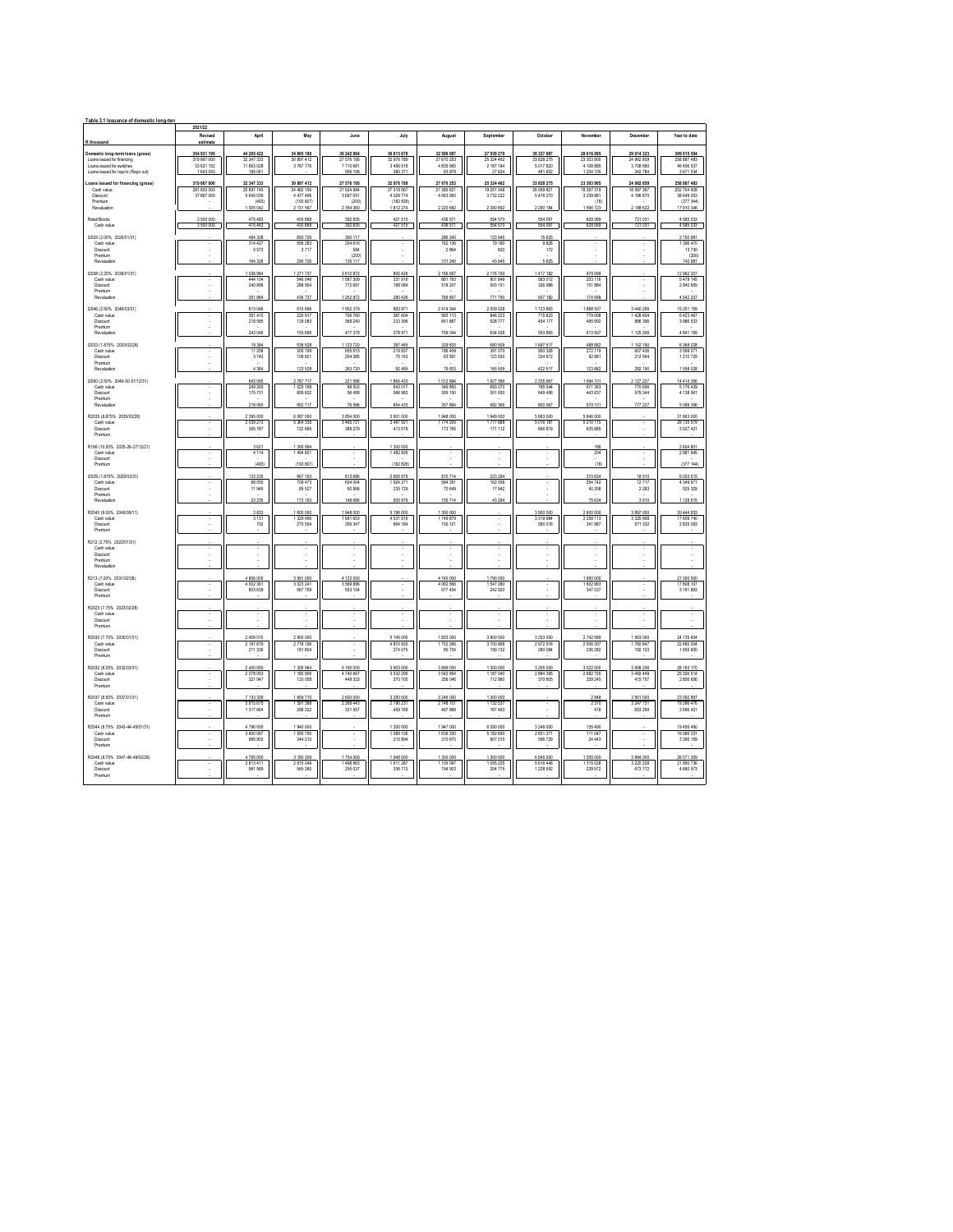| Table 3.1 Issuance of domestic long-term loans (continued)<br>2021/22                |                                           |                                                   |                                       |                                       |                                     |                                   |                                      |                                                  |                                                  |                                             |                                                    |  |  |
|--------------------------------------------------------------------------------------|-------------------------------------------|---------------------------------------------------|---------------------------------------|---------------------------------------|-------------------------------------|-----------------------------------|--------------------------------------|--------------------------------------------------|--------------------------------------------------|---------------------------------------------|----------------------------------------------------|--|--|
|                                                                                      | Revised                                   | April                                             | May                                   | June                                  | July                                | August                            | September                            | October                                          | November                                         | December                                    | Year to date                                       |  |  |
| R thousand                                                                           | estimate<br>33 621 152                    |                                                   | 3767776                               | 7710 681                              | 3456518                             | 4835965                           | 2 187 184                            |                                                  |                                                  |                                             |                                                    |  |  |
| Loans issued for switches<br>Cash value<br><b>Discount</b><br>Premium<br>Revaluation | 31 389 798<br>3 245 781<br>(1014427)      | 11 663 028<br>10 593 648<br>1 360 296<br>(290916) | 3 3 2 0 6 9 8<br>515 486<br>(68, 408) | 7 253 839<br>670 006<br>(213164)      | 3 3 0 0 0 4 5<br>271993<br>(115520) | 4 600 884<br>350772<br>(115691)   | 2 3 2 6 6 8 4<br>77 228<br>(210 728) | 5 017 820<br>4 3 5 7 7 9 0<br>682 857<br>(20827) | 4 108 885<br>3 5 2 5 3 3 8<br>605 254<br>(21707) | 3708 680<br>3 411 845<br>375 351<br>(78516) | 46 456 537<br>42 682 771<br>4 909 243<br>(1135477) |  |  |
| R186 (10.50% 2025-26-27/12/21)<br>Cash value<br>Discount<br>Premium                  | 7 191 646<br>8 206 073<br>(1014 427)      | 2013939<br>2 304 855<br>(290 916)                 | 468 022<br>536 430<br>(68, 408)       | 1476 097<br>1 689 261<br>(213164)     | 866 869<br>982 389<br>(115 520)     | 839 811<br>955 502<br>(115 691)   | 1 526 908<br>1737 636<br>(210 728)   | 181 902<br>202 729<br>(20827)                    | 229 813<br>251 520<br>(21707)                    | 779 474<br>857 990<br>(78 516)              | 8 3 8 2 8 3 5<br>9 5 18 3 12<br>(1 135 477)        |  |  |
| R2040 (9.00% 2040/09/11)<br>Cash value<br><b>Discount</b><br>Premium                 | 347 167<br>283 557<br>63 610              | 347 167<br>283 557<br>63 610                      | ٠<br>×,                               |                                       | $\overline{\phantom{a}}$            | ÷.                                | $\epsilon$<br>×                      | 1224 685<br>1047246<br>177 439                   |                                                  | ×,<br>٠                                     | 1571852<br>1 330 803<br>241 049                    |  |  |
| R2037 (8.50% 2037/01/31)<br>Cash value<br>Discount<br>Premium                        | 2 366 491<br>1929 090<br>437 401          | 1 626 641<br>1 307 176<br>319, 465                | 501 290<br>415 567<br>85723           | ٠<br>٠                                | $\cdot$                             | $\cdot$<br>٠                      | 238 560<br>206 347<br>32 213         | 2 5 50 80 3<br>2 131 731<br>419.072              | 1890 152<br>1572763<br>317.389                   | $\cdot$<br>٠                                | 6 807 446<br>5 633 584<br>1 173 862                |  |  |
| R2035 (8.875% 2035/02/28)<br>Cash value<br>Discount<br>Premium                       | 1360973<br>1 231 393<br>129 580           | ٠                                                 | ٠                                     | ٠                                     | 1002120<br>906 965<br>95 155        | 358 853<br>324 428<br>34 4 25     | $\epsilon$<br>×,                     | ٠                                                | $\overline{\phantom{a}}$                         | $\cdot$                                     | 1 360 973<br>1 231 393<br>129 580                  |  |  |
| R213 (7.00% 2031/02/28)<br>Cash value<br>Discount<br>Premium                         | 1762 525<br>1480356<br>282 169            | 1762 525<br>1 480 356<br>282 169                  | ×.                                    | ī<br>٠                                | ٠<br>٠                              | ٠<br>٠                            | ٠<br>k,                              | ×                                                | ×                                                | ī<br>×,                                     | 1762 525<br>1 480 356<br>282 169                   |  |  |
| R2048 (8.75% 2047-48-49/02/28)<br>Cash value<br>Discount<br>Premium                  | 6 844 732<br>5 696 496<br>1 148 236       | 1 235 834<br>1 009 321<br>226 513                 | 1743 651<br>1427865<br>315 786        | 2 445 720<br>2 0 6 5 2 7 1<br>380 449 | 499 864<br>421 757<br>78 107        | 736 888<br>616 245<br>120 643     | 182775<br>156 037<br>26 738          | ٠                                                |                                                  | 31 106<br>25 6 19<br>5487                   | 6 875 838<br>5 722 115<br>1 153 723                |  |  |
| R2030 (8.00% 2030/01/31)<br>Cash value<br>Discount<br>Premium                        | 4 9 0 3 5 8 1<br>4 5 6 2 8 6 5<br>340 716 | 2 3 6 1 9 8 5<br>2 148 153<br>213 832             | ×                                     | 937 347<br>891 570<br>45 7 7 7        | ٠                                   | 1 604 249<br>1 523 142<br>81 107  | $\epsilon$<br>٠                      | 1060 430<br>974 084<br>86 346                    | 756 410<br>687 528<br>68 8 82                    | ×<br>ä,                                     | 6720421<br>6 224 477<br>495 944                    |  |  |
| R2032 (7.00% 2031/02/28)<br>Cash value<br>Discount<br>Premium                        | 8 844 037<br>7 999 968<br>844 069         | 2 3 1 4 9 3 7<br>2.060.230<br>254 707             | 1054813<br>940 836<br>113,977         | 2851517<br>2607737<br>243,780         | 1 087 665<br>988 934<br>98.731      | 1 296 164<br>1 181 567<br>114,597 | 238 941<br>220 664<br>18.277         | $\overline{\phantom{a}}$                         |                                                  | 2 627 515<br>2 3 04 7 2 8<br>322 787        | 11 471 552<br>10.304.696<br>1 166 856              |  |  |
| Loans issued for repo's (Repo out)<br>Cash value                                     | 1 643 043<br>1643043                      | 195,061<br>195 061                                |                                       | 956 108<br>956 108                    | 380 371<br>380 371                  | 83 879<br>83 879                  | 27 624<br>27 624                     | 481 602<br>481 602                               | 1 204 105<br>1 204 105                           | 342 784<br>342 784                          | 3 671 534<br>3 671 534                             |  |  |
| R214 (6.50% 2041/02/28)<br>Cash value                                                |                                           |                                                   |                                       |                                       |                                     |                                   |                                      |                                                  |                                                  |                                             |                                                    |  |  |
| R2044 (8.75% 2044-45-46/01/31)<br>Cash value                                         | 83 879<br>83 879                          |                                                   |                                       |                                       |                                     | 83 879<br>83 879                  |                                      |                                                  |                                                  |                                             | 83 879<br>83 879                                   |  |  |
| R186 (10.50% 2025-26-27/12/21)<br>Cash value                                         |                                           |                                                   |                                       |                                       |                                     | τ                                 | ×.                                   |                                                  |                                                  | 115 323<br>115 3 23                         | 115 323<br>115 323                                 |  |  |
| R213 (7.00% 2031/02/28)<br>Cash value                                                | 41836<br>41836                            | 41836<br>41836                                    |                                       |                                       |                                     |                                   | ٠                                    |                                                  |                                                  |                                             | 41836<br>41836                                     |  |  |
| R2048 (8.75% 2047-48-49/02/28)<br>Cash value                                         |                                           |                                                   |                                       |                                       |                                     |                                   |                                      |                                                  |                                                  |                                             |                                                    |  |  |
| (2029 (1.875% 2029/03/31)<br>Cash value                                              | 883 746<br>883746                         |                                                   |                                       | 743 035<br>743 035                    | 113 087<br>113 087                  |                                   | 27 624<br>27 624                     |                                                  | 171,068<br>171 068                               |                                             | 1054814<br>1054814                                 |  |  |
| R210 (2.60% 2028/03/31)<br>Cash value                                                |                                           |                                                   |                                       |                                       |                                     |                                   |                                      |                                                  |                                                  |                                             |                                                    |  |  |
| R2040 (9.00% 2040/01/31)<br>Cash value                                               |                                           |                                                   |                                       |                                       |                                     |                                   | . п.                                 |                                                  |                                                  |                                             |                                                    |  |  |
| R2035 (8.875% 2035/02/28)<br>Cash value                                              |                                           |                                                   |                                       |                                       |                                     |                                   | ÷                                    |                                                  | 179 611<br>179 611                               |                                             | 179 611<br>179 611                                 |  |  |
| R209 (6.25% 2036/03/31)<br>Cash value                                                | $\sim$                                    | ٠                                                 |                                       |                                       |                                     |                                   |                                      | 55 605<br>55 605                                 | 129 971<br>129 971                               | ٠                                           | 185 576<br>185 576                                 |  |  |
| R2030 (8.00% 2030/01/30)<br>Cash value                                               | 15 2 96<br>15 29 6                        | 15 29 6<br>15 29 6                                |                                       |                                       |                                     |                                   |                                      |                                                  |                                                  | 227 461<br>227 461                          | 242 757<br>242 757                                 |  |  |
| R2023 (7.75% 2023/02/28)<br>Cash value                                               | 618 286<br>618.286                        | 137 929<br>137929                                 |                                       | 213 073<br>213 073                    | 267 284<br>267 284                  |                                   |                                      |                                                  | 192 876<br>192 876                               |                                             | 811 162<br>811 162                                 |  |  |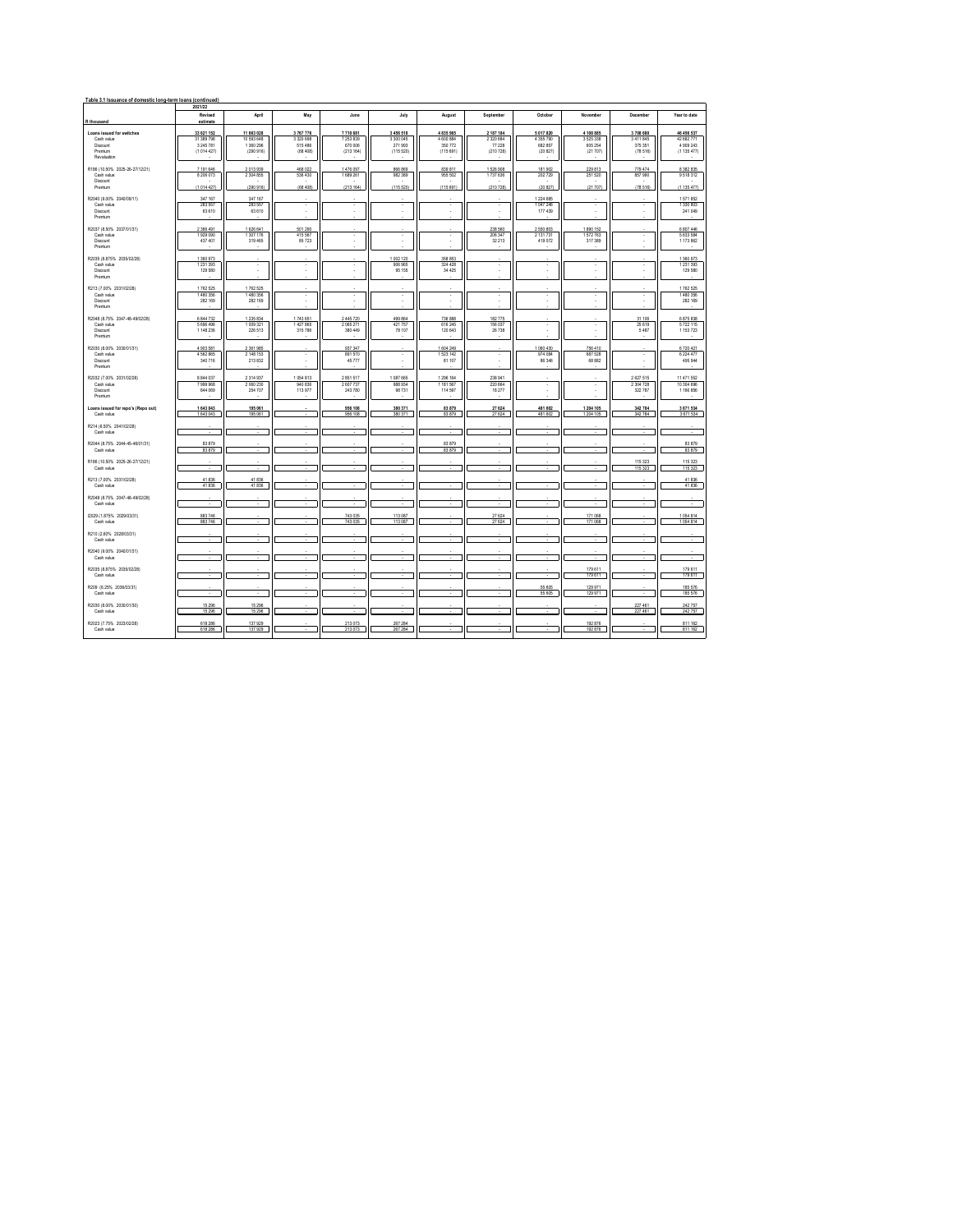## **Table 3.2 Redemption of domestic long-term loans**

|                                                                                                                                 | 2021/22                                           |                                                |                                   |                                            |                                              |                                           |                                             |                                              |                                              |                                              |                                                |  |  |
|---------------------------------------------------------------------------------------------------------------------------------|---------------------------------------------------|------------------------------------------------|-----------------------------------|--------------------------------------------|----------------------------------------------|-------------------------------------------|---------------------------------------------|----------------------------------------------|----------------------------------------------|----------------------------------------------|------------------------------------------------|--|--|
| R thousand                                                                                                                      | Revised<br>estimate                               | April                                          | May                               | June                                       | July                                         | August                                    | September                                   | October                                      | November                                     | December                                     | Year to date                                   |  |  |
| Redemption of domestic long-term loans<br>Scheduled<br>Due to switches<br>Due to repo's (Repo in)<br>Due to buy-backs           | 93 083 043<br>61 295 000<br>30 145 000<br>1643043 | 10 543 716<br>168 655<br>10 180 000<br>195 061 | 3 539 413<br>364 413<br>3 175 000 | 8 139 018<br>197 910<br>6985000<br>956 108 | 3 832 286<br>286 915<br>3 165 000<br>380 371 | 4717776<br>263 897<br>4 370 000<br>83 879 | 2 448 861<br>151 237<br>2 270 000<br>27 624 | 5 208 735<br>467 133<br>4 260 000<br>481 602 | 5 066 529<br>387 424<br>3475000<br>1 204 105 | 4 155 980<br>493 196<br>3 320 000<br>342 784 | 47 652 314<br>2780780<br>41 200 000<br>3671534 |  |  |
| <b>Scheduled redemptions</b><br>R208 (6.75% 2021/03/31)<br>Bonus debenture<br>Retail Bonds<br>Former regional authorities' debt | 61 295 000<br>57 795 000<br>3 500 000             | 168 655<br>$\overline{\phantom{a}}$<br>168 655 | 364 413<br>364 413                | 197 910<br>197 910                         | 286 915<br>286 915                           | 263 897<br>٠<br>263 897                   | 151 237<br>151 237                          | 467 133<br>467 133                           | 387 424<br>387 424                           | 493 196<br>493 196                           | 2780780<br>$\overline{\phantom{a}}$<br>2780780 |  |  |
| Redemptions due to switches<br>Cash value<br>Book profit<br>Book loss                                                           | 30 145 000<br>30 145 000                          | 10 180 000<br>10 180 000                       | 3 175 000<br>3 175 000            | 6985000<br>6 985 000                       | 3 165 000<br>3 165 000                       | 4 370 000<br>4 370 000                    | 2 270 000<br>2 270 000                      | 4 260 000<br>4 260 000                       | 3 475 000<br>3475000                         | 3 3 2 0 0 0 0<br>3 3 2 0 0 0 0               | 41 200 000<br>41 200 000                       |  |  |
| R2023 (7.75% 2023/02/28)<br>Cash value<br>Book profit<br>Book loss                                                              | 30 145 000<br>30 145 000                          | 10 180 000<br>10 180 000                       | 3 175 000<br>3 175 000            | 6985000<br>6985000                         | 3 165 000<br>3 165 000                       | 4 370 000<br>4 370 000                    | 2 270 000<br>2 270 000                      | 4 260 000<br>4 260 000                       | 3475000<br>3475000                           | 3 320 000<br>3 3 2 0 0 0 0                   | 41 200 000<br>41 200 000                       |  |  |
| Due to repo's (Repo in)<br>Cash value                                                                                           | 1643043<br>1643043                                | 195 061<br>195 061                             | $\sim$                            | 956 108<br>956 108                         | 380 371<br>380 371                           | 83 879<br>83879                           | 27 624<br>27 624                            | 481 602<br>481 602                           | 1204 105<br>1204 105                         | 342 784<br>342 784                           | 3 671 534<br>3671534                           |  |  |
| R213 (7.00% 2031/02/28)<br>Cash value                                                                                           | 41836<br>41836                                    | 41836<br>41836                                 | ×                                 | ×                                          | ×                                            | $\sim$                                    | $\sim$                                      | à.                                           | ×.                                           | ÷                                            | 41836<br>41836                                 |  |  |
| R214 (6.50% 2041/02/28)<br>Cash value                                                                                           | ä,                                                |                                                |                                   | $\epsilon$                                 | $\sim$                                       | $\epsilon$                                |                                             | $\sim$                                       |                                              | $\sim$                                       | $\cdot$                                        |  |  |
| R2044 (8.75% 2044-45-46/01/31)<br>Cash value                                                                                    | 83879<br>83 879                                   | $\sim$                                         | - 11                              | $\sim$                                     | $\sim$                                       | 83879<br>83 879                           | $\sim$                                      | $\sim$                                       | $\sim$                                       | $\sim$                                       | 83 879<br>83 879                               |  |  |
| R186 (10.50% 2025-26-27/12/21)<br>Cash value                                                                                    | $\sim$                                            | $\sim$                                         | $\sim$                            | $\sim$                                     | $\sim$                                       | $\sim$                                    | $\sim$                                      | $\sim$                                       | $\sim$                                       | 115 323<br>115 323                           | 115 323<br>115 323                             |  |  |
| R2048 (8.75% 2047-48-49/02/28)<br>Cash value                                                                                    | $\sim$                                            | $\sim$                                         | $\sim$                            | $\sim$                                     | $\sim$                                       | $\sim$                                    | $\sim$                                      | $\sim$                                       | $\sim$                                       | $\sim$                                       | $\sim$                                         |  |  |
| R2035 (8.875% 2035/02/28)<br>Cash value                                                                                         | $\sim$                                            | $\sim$                                         | $\sim$                            | $\sim$                                     | $\sim$                                       | $\sim$                                    | $\sim$                                      | $\sim$                                       | 179 611<br>179 611                           | $\sim$                                       | 179 611<br>179 611                             |  |  |
| I2029 (1.875% 2029/03/31)<br>Cash value                                                                                         | 883746<br>883746                                  | $\sim$                                         | $\sim$                            | 743 035<br>743 035                         | 113 087<br>113 087                           | $\sim$                                    | 27 624<br>27 6 24                           | $\sim$                                       | 171 068<br>171 068                           | $\sim$                                       | 1054814<br>1054814                             |  |  |
| R210 (2.60% 2028/03/31)<br>Cash value                                                                                           | $\sim$                                            | $\sim$                                         | $\sim$                            | $\sim$                                     | $\sim$                                       | $\sim$                                    | $\sim$                                      | $\sim$                                       | $\sim$                                       | $\sim$                                       | $\epsilon$                                     |  |  |
| R2040 (9.00% 2040/01/31)<br>Cash value                                                                                          | ×                                                 | $\epsilon$                                     | $\sim$                            | $\sim$                                     | $\sim$                                       | ٠<br>$\sim$                               | $\sim$                                      | ×                                            | $\sim$                                       | $\epsilon$                                   | $\sim$                                         |  |  |
| R209 (6.25% 2036/03/31)<br>Cash value                                                                                           |                                                   |                                                | ٠                                 | $\epsilon$                                 | ×.                                           | $\epsilon$                                |                                             | 55 605<br>55 605                             | 129 971<br>129 971                           |                                              | 185 576<br>185 576                             |  |  |
| R2030 (8.00% 2030/01/30)<br>Cash value                                                                                          | 15 2 96<br>15 2 96                                | 15 2 96<br>15 29 6                             | $\epsilon$                        | $\sim$                                     | $\sim$                                       | $\sim$                                    | $\sim$                                      | $\sim$                                       | $\sim$                                       | 227 461<br>227 461                           | 242 757<br>242757                              |  |  |
| R2023 (7.75% 2023/02/28)<br>Cash value                                                                                          | 618 286<br>618 286                                | 137 929<br>137 929                             | $\sim$                            | 213 073<br>213 073                         | 267 284<br>267 284                           | $\sim$                                    | $\sim$                                      | $\sim$                                       | 192 876<br>192 876                           | $\sim$                                       | 811 162<br>811 162                             |  |  |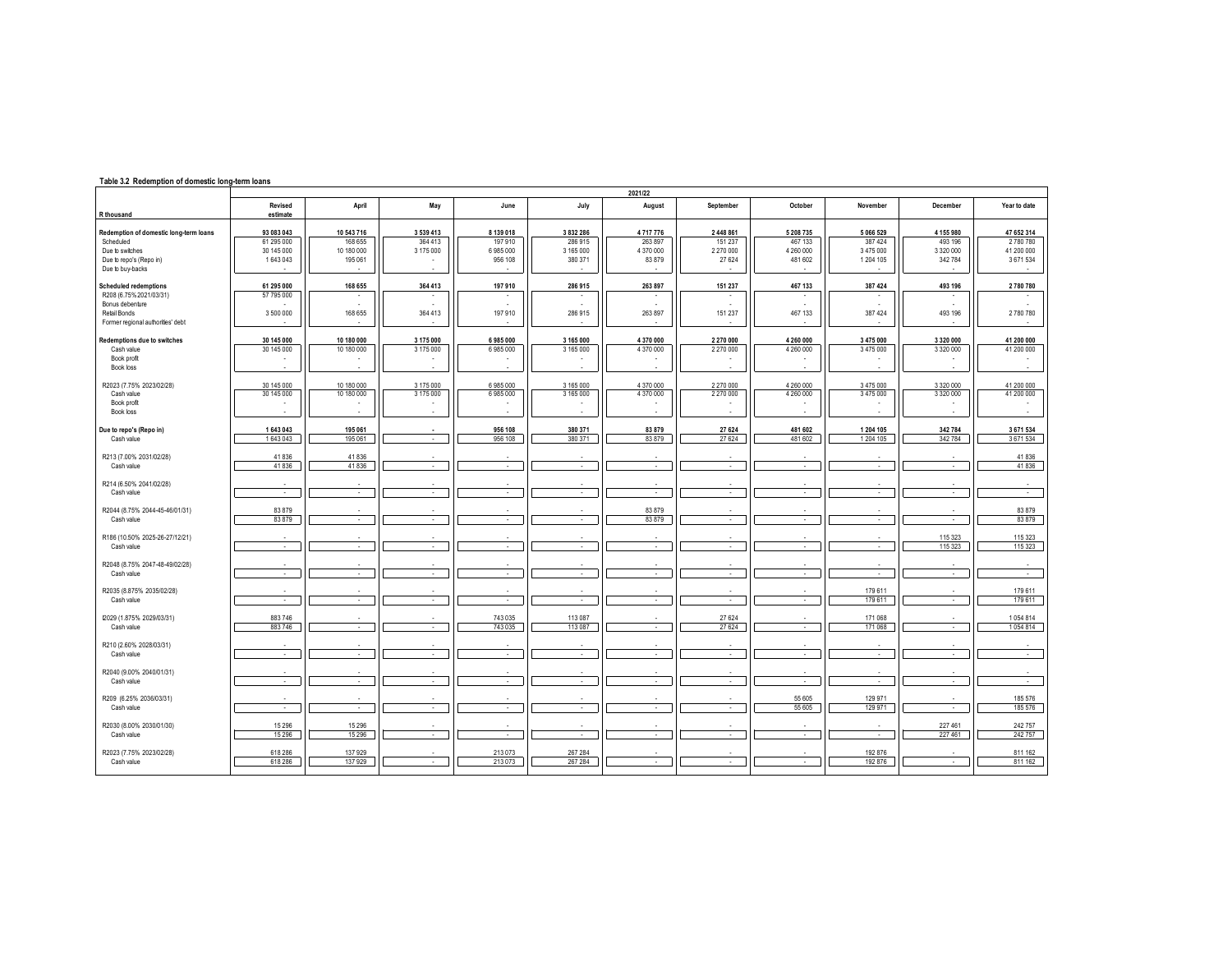## **Table 3.3 Issuance and redemption of foreign loans**

|                                                                              |                          | 2021/22          |                                    |                          |        |                      |              |               |                         |                   |                          |  |  |  |
|------------------------------------------------------------------------------|--------------------------|------------------|------------------------------------|--------------------------|--------|----------------------|--------------|---------------|-------------------------|-------------------|--------------------------|--|--|--|
| R thousand                                                                   | Revised<br>estimate      | April            | May                                | June                     | July   | August               | September    | October       | November                | December          | Year to date             |  |  |  |
|                                                                              |                          |                  |                                    |                          |        |                      |              |               |                         |                   |                          |  |  |  |
| Foreign loans issued (gross)<br>Loans issued for financing                   | 77 583 000<br>77 583 000 | $\sim$<br>$\sim$ | $\overline{\phantom{a}}$<br>$\sim$ | 14 088 400<br>14 088 400 | $\sim$ | $\cdot$              | $\cdot$      | $\sim$        | 6 098 240<br>6 0 98 240 | $\sim$<br>$\cdot$ | 20 186 640<br>20 186 640 |  |  |  |
| Loans issued for switches                                                    |                          | $\sim$           | $\sim$                             |                          |        | $\sim$               | $\sim$       | $\sim$        | $\sim$                  | $\sim$            |                          |  |  |  |
| Loans issued for buy-backs                                                   |                          | $\mathbf{r}$     | $\sim$                             | ٠                        |        | $\sim$               | ×.           | $\sim$        | $\mathbf{r}$            | $\sim$            |                          |  |  |  |
| Loans issued for financing (gross)                                           | 77 583 000               | $\sim$           | $\sim$                             | 14 088 400               |        | ×.                   | in a         |               | 6 098 240               | $\mathbf{r}$      | 20 186 640               |  |  |  |
| Cash value                                                                   | 77 583 000               | $\sim$           | $\sim$                             | 14 088 400               | $\sim$ | $\sim$               | $\sim$       | <b>.</b>      | 6 0 98 240              | ٠                 | 20 186 640               |  |  |  |
| Discount                                                                     |                          |                  | ٠.                                 |                          |        | ٠                    | ٠            |               |                         | ٠                 |                          |  |  |  |
| Premium                                                                      |                          |                  |                                    | $\mathbf{r}$             |        | ×.                   | ×.           |               | $\sim$                  | $\sim$            |                          |  |  |  |
| TY2/103 LIBOR plus 1.25% US Dollar Notes due 2050/07/20                      |                          |                  |                                    |                          |        |                      |              |               |                         |                   |                          |  |  |  |
| Cash value                                                                   | ٠                        | $\cdot$          | $\sim$                             | $\sim$                   | $\sim$ | $\sim$               | ٠            | $\sim$        | $\sim$                  | $\cdot$           |                          |  |  |  |
| Discount                                                                     | ٠.                       | ٠.               | ٠.                                 | ٠                        |        | $\sim$               | ٠            | ٠.            | $\sim$                  | ٠                 | $\sim$                   |  |  |  |
| Premium                                                                      | $\sim$                   | $\sim$           | <b>1979</b>                        | $\sim$                   |        | $\sim$               | ÷.           | $\sim$        | ۰.                      | $\sim$            | $\sim$                   |  |  |  |
| TY2/105 SDR rate plus a % margin US Dollar Promissory Notes due 2025/07/29   |                          |                  |                                    |                          |        |                      |              |               |                         |                   |                          |  |  |  |
| Cash value                                                                   | ٠                        | $\sim$           | $\sim$                             | $\sim$                   | $\sim$ | $\sim$               | $\sim$       | $\sim$        | $\sim$                  | ٠                 |                          |  |  |  |
| Discount                                                                     | ٠                        | $\sim$           | $\sim$                             | ٠                        |        | $\sim$               | $\sim$       | $\sim$        | $\sim$                  | ٠                 |                          |  |  |  |
| Premium                                                                      |                          |                  |                                    | ٠                        |        | ×.                   |              |               |                         | ×.                |                          |  |  |  |
| TY2/104 3M JIBAR + lending margin + funding cost margin Notes due 2040/06/16 |                          |                  |                                    |                          |        |                      |              |               |                         |                   |                          |  |  |  |
| Cash value                                                                   | $\mathbf{r}$             | $\sim$           | $\sim$                             | $\cdot$                  | $\sim$ | $\sim$               | ٠            | $\sim$        | $\sim$                  | $\cdot$           | $\sim$                   |  |  |  |
| Discount                                                                     | $\sim$                   |                  | $\sim$                             | $\epsilon$               |        | $\epsilon$           | $\sim$       | $\sim$        | $\sim$                  | ×.                | $\sim$                   |  |  |  |
| Premium                                                                      |                          |                  |                                    | ×                        |        | $\mathbf{r}$         | ×.           | $\sim$        |                         | $\sim$            |                          |  |  |  |
| TY2/106 6M LIBOR plus 1.25% (floating) US Dollar Notes due 2051/06/17        |                          |                  |                                    | 14 088 400               |        |                      |              |               |                         |                   | 14 088 400               |  |  |  |
| Cash value                                                                   | ٠                        | $\cdot$          | $\sim$                             | 14 088 400               |        | ٠                    | ٠            | ٠             | $\sim$                  | $\cdot$           | 14 088 400               |  |  |  |
| Discount                                                                     | ٠                        | $\mathbf{r}$     | <b>1979</b><br>÷.                  | ٠                        |        | $\sim$<br>$\epsilon$ | ×.           | . .<br>$\sim$ | <b>1999</b><br>$\sim$   | $\sim$<br>×.      |                          |  |  |  |
| Premium                                                                      |                          |                  |                                    |                          |        |                      |              |               |                         |                   |                          |  |  |  |
| Redemption of foreign long-term loans                                        | 3919000                  |                  | 6054                               | $\overline{\phantom{a}}$ |        | ۰.                   | 3912780      |               | . .                     | $\sim$            | 3918834                  |  |  |  |
| Scheduled                                                                    | 3919000                  | $\sim$           | 6054                               | $\cdot$                  | $\sim$ | $\sim$               | 3912780      | $\sim$        | $\sim$                  | ٠                 | 3918834                  |  |  |  |
| Due to switches                                                              |                          | $\sim$           | $\sim$                             | $\overline{\phantom{a}}$ |        | ٠                    | ٠            | $\sim$        | $\sim$                  | ٠                 | $\sim$                   |  |  |  |
| Due to buy-backs                                                             |                          | . .              | ×.                                 | $\mathbf{r}$             |        | $\sim$               |              | <b>1979</b>   | ۰.                      | $\sim$            |                          |  |  |  |
| Scheduled redemptions                                                        | 3919000                  |                  | 6054                               |                          |        |                      | 3912780      |               |                         |                   | 3918834                  |  |  |  |
| Rand value at date of issue                                                  | 1995 000                 | $\sim$           | 1940                               | $\cdot$                  | $\sim$ | $\cdot$              | 1993488      | $\sim$        | $\sim$                  | $\cdot$           | 1995428                  |  |  |  |
| Revaluation                                                                  | 1924 000                 | $\sim$           | 4 1 1 4                            | $\sim$                   |        | $\sim$               | 1919 292     | $\sim$        | $\sim$                  | $\sim$            | 1923 406                 |  |  |  |
| TY2/64 2.50% Kwandebele Water Augmentation Project due 2021/05/20            | 7000                     |                  | 6054                               | ٠.                       |        |                      | $\sim$       |               | $\sim$                  | $\sim$            | 6054                     |  |  |  |
| Rand value at date of issue                                                  | 2000                     | $\sim$           | 1940                               | $\cdot$                  | $\sim$ | $\cdot$              | ٠            | $\sim$        | $\sim$                  | $\cdot$           | 1940                     |  |  |  |
| Revaluation                                                                  | 5 0 0 0                  | $\mathbf{r}$     | 4 1 1 4                            | $\sim$                   |        | $\sim$               | ×.           | $\sim$        | $\sim$                  | $\sim$            | 4 1 1 4                  |  |  |  |
| TY2/77 3.80% RSA Notes due 2021/09/07                                        | 3912000                  |                  |                                    |                          |        |                      | 3912780      |               |                         |                   | 3912780                  |  |  |  |
| Rand value at date of issue                                                  | 1993000                  | $\sim$           | $\sim$                             | $\cdot$                  | $\sim$ | $\cdot$              | 1993 488     | $\sim$        | $\sim$                  | ×.                | 1993488                  |  |  |  |
| Revaluation                                                                  | 1919000                  |                  |                                    | $\sim$                   |        | $\sim$               | 1919 292     |               | $\sim$                  | $\sim$            | 1919 292                 |  |  |  |
| TY2/73E 5.50% Barclays Bank PLC due 2020/04/15                               |                          |                  | $\mathbf{r}$                       |                          |        |                      |              |               |                         |                   |                          |  |  |  |
| Rand value at date of issue                                                  | ٠                        | $\sim$           | $\sim$                             | $\sim$                   | $\sim$ | $\sim$               | $\sim$       | $\sim$        | $\sim$                  | $\cdot$           | $\sim$                   |  |  |  |
| Revaluation                                                                  |                          |                  | ×.                                 | ٠                        |        | ×.                   | $\mathbf{r}$ |               | $\mathbf{r}$            | $\sim$            |                          |  |  |  |
| TY2/75 Japanese Yen Loan due 2020/06/01                                      |                          |                  |                                    |                          |        |                      |              |               |                         |                   |                          |  |  |  |
| Rand value at date of issue                                                  | ٠                        | $\sim$           | $\sim$                             | $\sim$                   | $\sim$ | $\sim$               | $\sim$       | $\sim$        | $\sim$                  | $\sim$            | $\sim$                   |  |  |  |
| Revaluation                                                                  |                          | $\sim$           |                                    | $\sim$                   |        | $\sim$               | ٠            | . .           | $\sim$                  | $\sim$            | $\sim$                   |  |  |  |
| TY2/93 3.903% US Dollar Notes due 2020/06/24                                 |                          |                  |                                    |                          |        |                      |              |               |                         |                   |                          |  |  |  |
| Rand value at date of issue                                                  | ٠                        | $\sim$           | $\sim$                             | $\sim$                   | $\sim$ | $\sim$               | $\sim$       | $\sim$        | $\sim$                  | $\sim$            | $\sim$                   |  |  |  |
| Revaluation                                                                  |                          |                  |                                    | ×.                       |        |                      |              |               |                         |                   |                          |  |  |  |
|                                                                              |                          |                  |                                    |                          |        |                      |              |               |                         |                   |                          |  |  |  |
| TY2/64 2.50% Kwandebele Water Augmentation Project due 2020/11/20            |                          |                  |                                    |                          |        |                      |              |               |                         |                   |                          |  |  |  |
| Rand value at date of issue<br>Revaluation                                   | $\sim$                   | $\sim$           | $\sim$                             | $\sim$<br>٠              | $\sim$ | $\sim$<br>٠          | $\sim$<br>٠  | $\sim$        | $\sim$                  | $\sim$            | $\sim$                   |  |  |  |
|                                                                              |                          |                  |                                    |                          |        |                      |              |               |                         |                   |                          |  |  |  |